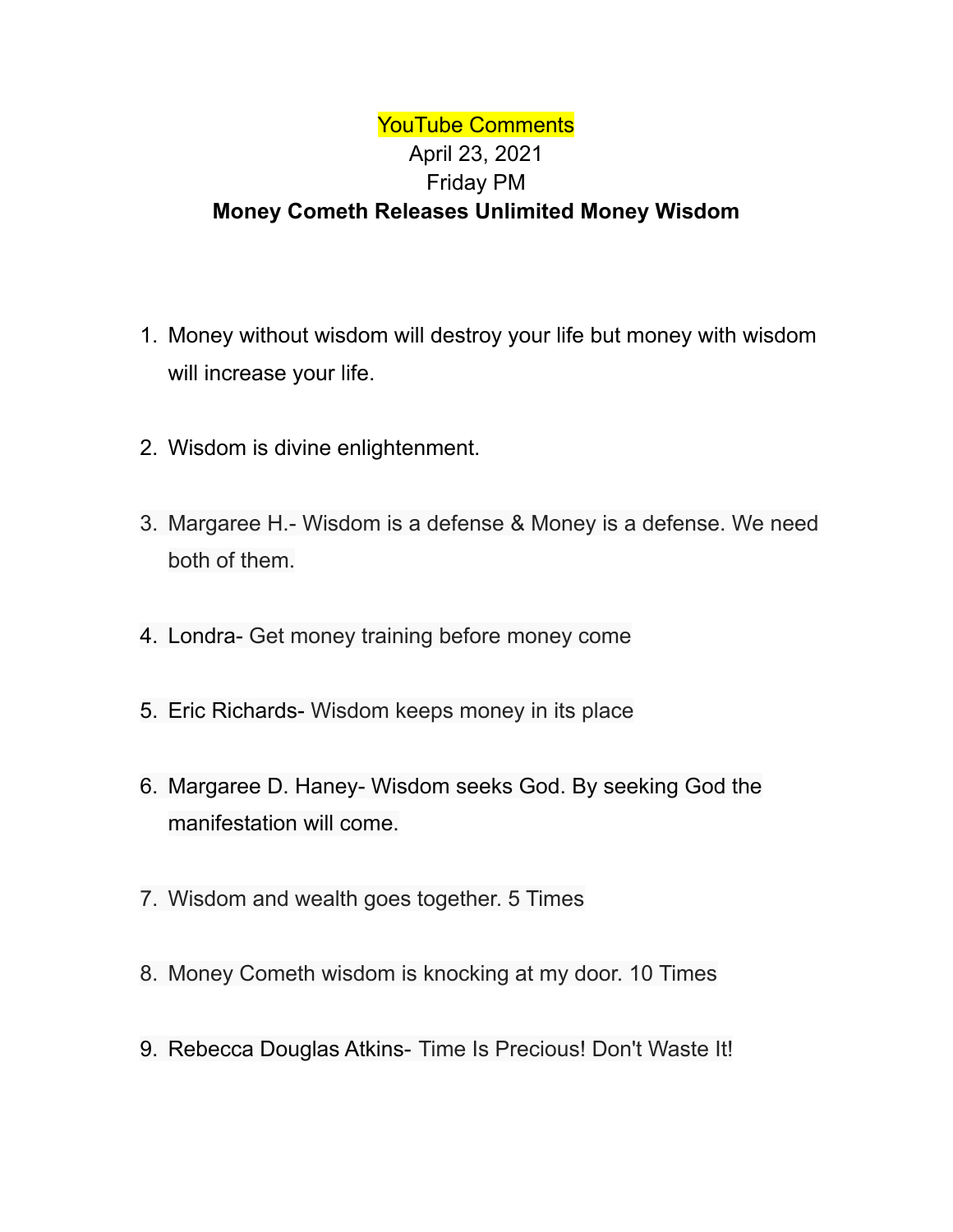- 10. Get wisdom and the money will come. 3 Times
- 11. Eric Richards- God can't afford for you not to sow and nothing happens.
- 12. Eric Richards-You carry no assignments out in this world with just a hand shake.
- 13. Why am I not totally financially free now? Keep learning and I will be!! 5 Times
- 14. Always desire the wisdom of God to do his will. 3 Times
- 15. David Brinley- If I always desire the wisdom of God to do his WILL, MONEY will flow to me like a RIVER! AMEN!
- 16. I'm breaking out. 7 Times
- 17. Margaree D. Haney- Lot broke connection, Ruth couldn't be shaken. Wow!!!
- 18. Unshakable Connected.
- 19. Nothing is breaking this connection. 25 Times
- 20. I want manifestation. 5 Times